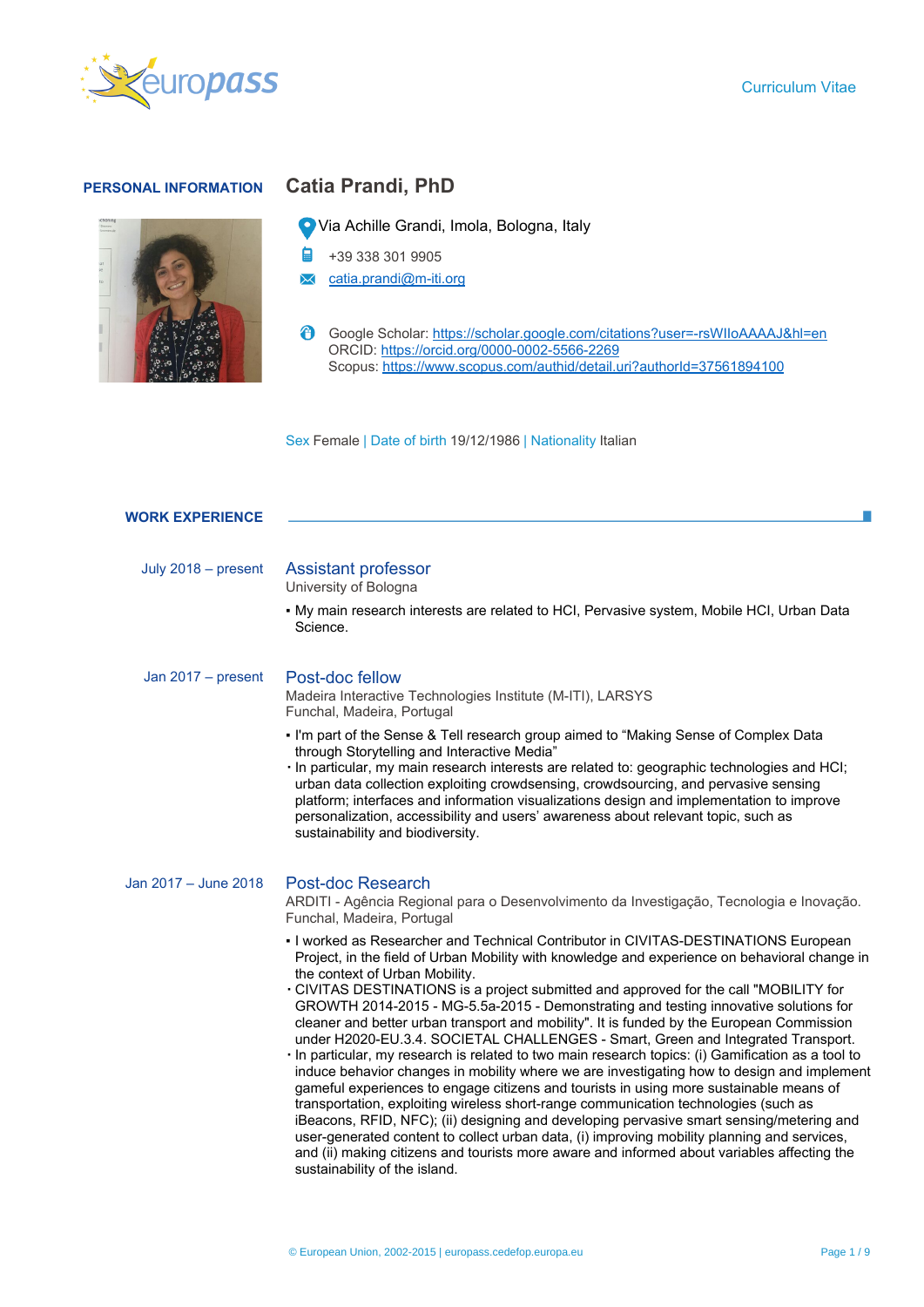# Sept 2016 – March 2017 Adjunct Professor University of Bologna, Italy

- I worked as adjunct professor of the "**Web technologies**" course, in the Computer science and engineering Bachelor degree, Campus of Cesena, University of Bologna.
- My lectures were related to design and develop responsive web-based applications, implementing the more actual design principles.
- During the course I conducted a participatory design involving all students (above 200) with the aim at designing and prototyping a new platform to provide students services.

#### July 2016 Adjunct Professor

Bologna Business School (BBS), University of Bologna, Italy

- I worked as adjunct professor of the "**Web Technologies**" course, in the Executive Master in Digital Business BBS.
- My lectures were related to HCI design and methodologies and user-center design.

May 2016 – Dec 2016 Research assistant

University of Bologna, Italy

- The research was related to the project **TIME (Integrated Technology for Electric Mobility)**, a project funded by the Emilia Romagna region and that involves different departments of the University of Bologna.
- ▪In particular, my research was devoted to investigate the use of **gamification** and machine learning in **automotive interfaces** to improve the user's awareness about the energy consumption while she/he is driving (**eco-driving behavior**).

### Feb 2016 – Sept 2016 Adjunct Professor

University of Bologna, Italy

- ▪I worked as adjunct professor of the "**Web applications and systems**" course, in the Computer science and engineering Master degree, Campus of Cesena, University of Bologna.
- ▪My lectures were related to design and implement web applications and systems, taking into account new ways to experience web content (for instance using **wearable devices** or interacting with **Bluetooth Smart proximity devices**), investigating new design paradigms.

# Feb 2016 – May 2016 Research assistant

University of Bologna, Italy

- The research activity was related to the project called "**Crowdsourcing and gamification in smart city applications**" carried out in the Smart City Lab of the Department of Computer Science and Engineering, University of Bologna.
- . The main goal of my research activity was to investigate how to involve and engage citizens in crowdsourcing data in smart city contexts using gamification and gameplay elements, leveraging on the intrinsic and the extrinsic motivation.

## May 2015 – Sept 2015 Visiting PhD Student

Knowledge Media Institute (KMi), Open University, Milton Keynes, UK

- **The research I carried out at Knowledge Media Institute (KMi), The Open University, together** with Prof. Dr. Enrico Motta and his research group is related to the **MK:Smart project** (<http://kmi.open.ac.uk/projects/name/mk:smart>), a £16m initiative, which brings together a higher education and industry partnership with the aim of helping to secure the future economic growth of Milton Keynes.
- ▪The main goal of my collaboration was to design and implement an application for a smart management of water consumption in home garden watering (that can be extended to other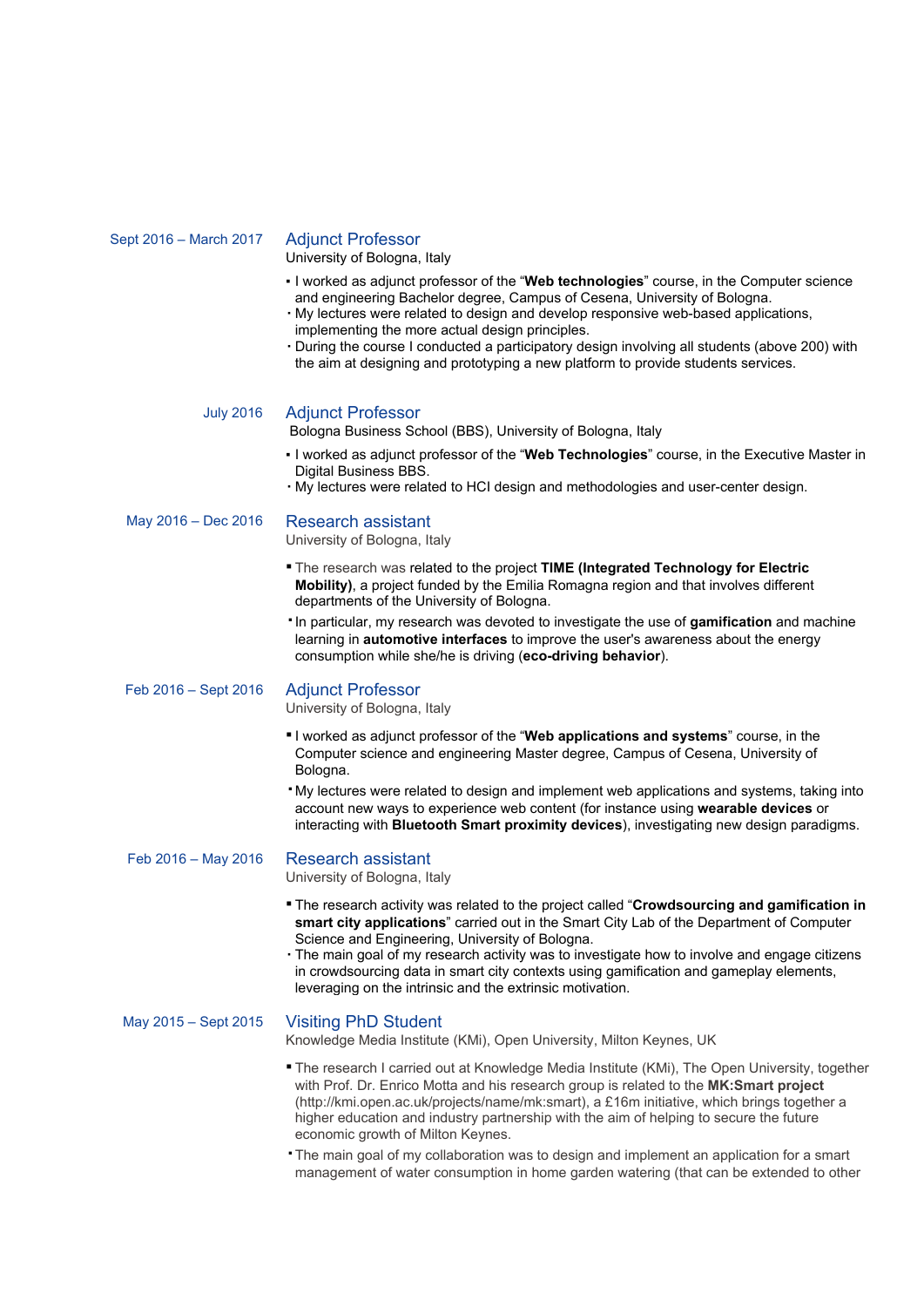

scenarios, e.g. golf course), thanks to the use of data gathered from soil moisture sensors, personal and public weather station together with weather forecast data. More information are available at the following link: <http://www.mksmart.org/gardenmonitor/>

| Feb 2015 - Jan 2016 |  |
|---------------------|--|
|---------------------|--|

#### **Research assistant**

University of Bologna

- **The research activity was related to the project called "Sensing Smart City" carried out in** the Smart City Lab of the Department of Computer Science and Engineering, University of Bologna.
- The main goal of my research activity was to investigate how to enhance well-being of citizens, by focusing on mobility, which can be considered as one of the more important and interesting aspect in a Smart City. In particular, the idea is to keep into account the user's preferences and needs in computing personalized and accessible path in term of health, urban accessibility, noise, happiness. Some of these features are measurable and quantifiable by exploiting ad-hoc sensors (e.g. noise, humidity, temperature, air quality); others information, can be derived by sensing physical elements using smartphones (e.g. barriers and facilities in the urban environment).
- The final aim of this research was to provide citizens with a prototype platform which can compute personalized paths by exploiting heterogeneous data obtained by citizens' smartphones (through

crowdsensing and crowdsourcing) and several ad-hoc sensors with the aim of improving urban mobility.

# May 2014 – Aug 2014 Visiting PhD Student

Interactive Technologies Institute (M-ITI), Madeira, PT

- Together with Dr. Valentina Nisi and her research team, with the supervision of Prof. Dr. Nuno Jardim Nunes, I investigated how to improve the user interaction and the user experience of mPASS (Mobile Pervasive Accessibility Social Sensing), a prototype system design and develop as case study of my PhD research project, using gamification. In particular, I focused my research on "**Game with a purpose**" (GWAP) with the aim of involving and motivating people to collect updated data via crowdsourcing and crowdsensing related to the accessibility of the urban environment.
- I investigated GWAP in the specific context of mPASS and we decided to design different games by exploiting different aspects and targets.
- We evaluated and validated our approach using HCI techniques such as focus groups and experience prototyping.

#### Marc 2014 – Sept 2014 Google Summer of Code Mentor

- I mentored one student of the University of IIIT-Hyderabad (India) on the implementation of new features of the "AContent" authoring tool developed at the Inclusive Design Institute (Canada).
- ▪The project was related to implement Collaborative Editing for AContent, integrating wiki-like editing features. The aim was to allow multiple authors to collaboratively create, write, add, and edit e-learning contents.

### Marc 2013 – Sept 2013 Google Summer of Code Mentor

- I mentored one student of the University of Moratuwa (Sri Lanka) on the implementation of new features in the "AContent" authoring tool developed at the Inclusive Design Institute (Canada).
- ▪The project was related to implement Admin Tools into AContent with the aim of supporting the creation of custom templates in a very simple and intuitive way, just using drag and drop interaction. These custom templates can be used to create e-learning contents to be packaged in conformance to well-known standards.

# Jan 2013 – Jan 2015 Research assistant

University of Bologna

- The research activity was related to the project called "Accessible Smart City" carried out in the Smart City Lab of the University of Bologna.
- The main goal of my research activity was to investigate how to support users with disability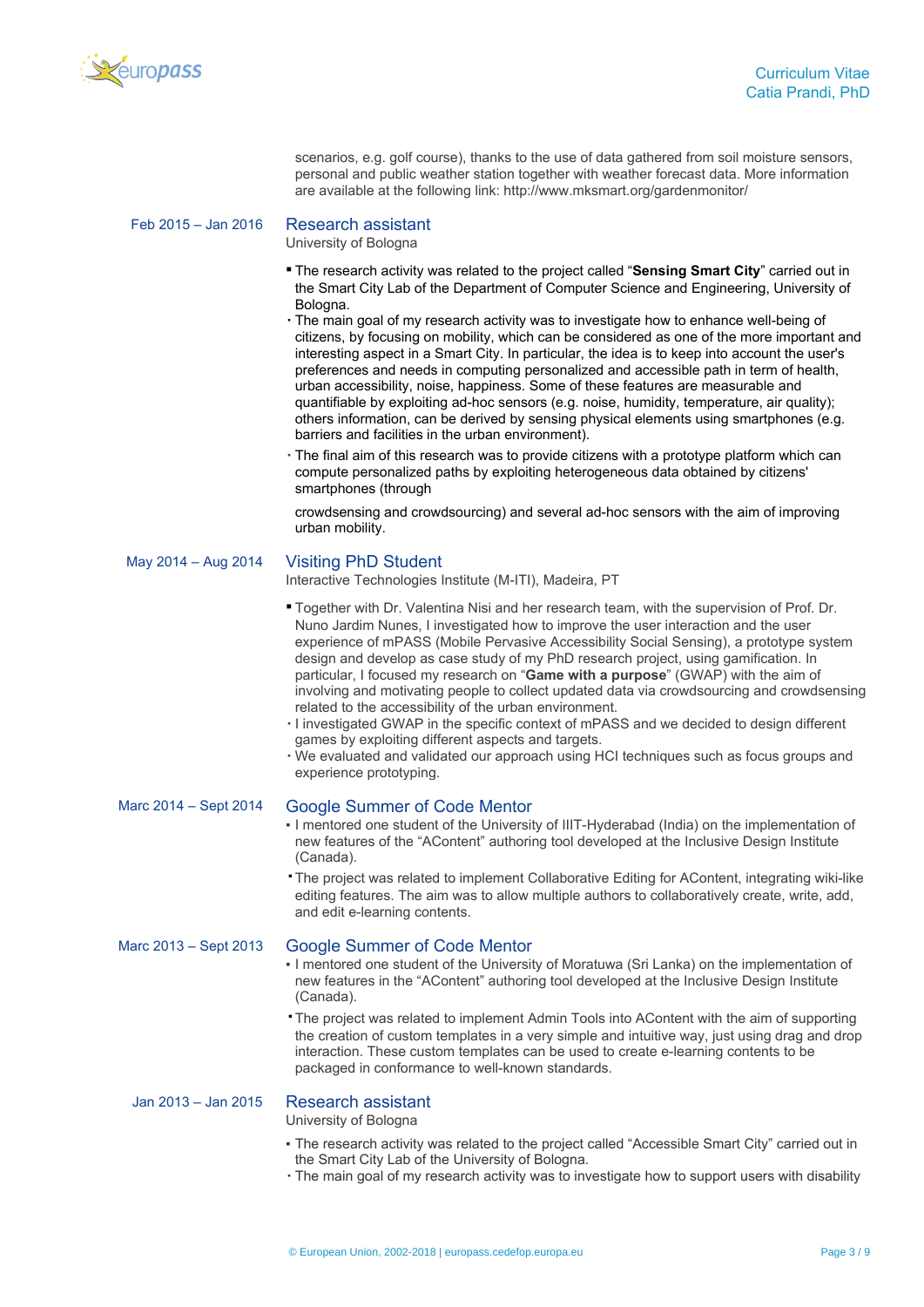and elderly people in their everyday life mobility, with a particular focus on urban accessibility (barriers and facilities). In particular, I researched on how to gather data from different and heterogeneous sources (such as crowdsourcing, crowdsensing and experts) and how to integrate data in order to create an updated and trusted map of the urban accessibility. The research activity was related to the project called "Accessible Smart City" carried out in the Smart City Lab of the University of Bologna.

▪ In order to better investigate these topics, I designed and partially developed a prototype system, called mPASS (mobile Pervasive Accessibility Social Sensing). Using the mPASS app (a context-aware and location-aware Android application), users can collect data voluntarily via crowdsourcing or automatically via crowdsensing. The information obtained can be combined, integrated and fused with external sources in order to improve the quantity and quality of data.

Sept 2012 – July 2015 Teaching Assistant

University of Bologna, Italy

- For three years, I worked as teaching assistant for the **Operating Systems** course in the Computer science and engineering bachelor degree, Campus of Cesena, University of Bologna.
- My lectures were related to manage processes, concurrent programming using pthread and bash scripting in the Linux environment.

# Marc 2012 – Sept 2012 Google Summer of Code Mentor

- I mentored one student of the University of Long Beach (California) on the implementation of new features of the "AContent" authoring tool developed at the Inclusive Design Institute (Canada).
- The project was related to implement a template system into AContent made by: Theme Template (CSS based); Page Layout Template (HTML based) and Structure Template (XML based). These templates can be used to create e-learning contents to be packaged in conformance to well-known standards.

# Jan 2012 – Dec 2012 Research assistant

University of Bologna

- The research activity was related to the "Testing Open Educational Resources in Europe" (OERTest), a two-years (Oct. 2010 - Sept. 2012) project funded by the Lifelong Learning Programme of European Commission.
- I created an extension of the "AContent" authoring tool developed at the Inclusive Design Institute (Canada) with the aim of making the tool simpler, more usable and complete. In particular, the main goal of the project was to design and develop BEAT (Bologna E-learning Authoring Tool), an authoring tool based on "AContent", to support authors with the creation of MOOC (Massive Open Online Course) respecting pedagogical and didactic constraints.
- Since the beginning of the project I coordinated and managed few working groups with different skills created to address various issues involved in the project.

#### Sept 2010 – July 2011 Tutor for students with disabilities

University of Bologna, Italy

. I assisted students with disabilities by providing help students prioritize and schedule their assignments, developing ways to commit facts and information, and understand and recall subject matter material.

# EDUCATION AND TRAINING

## Jan 2013 – May 2016 PhD in Computer Science

University of Bologna, Italy

- Thesis: Participatory crowdsourcing and crowdsensing in urban environment. Supervisor: Prof. Dario Maio, Department in Computer science and engineering. Advisor: Prof. Paola Salomoni, Department in Computer science and engineering
- ▪Courses I loved more: Data Mining, Data Warehousing and Beyond: Advances and Challenges in Business Intelligence, Multimedia Databases: Fundamentals, Retrieval Techniques, and Applications, Heuristics in the real world.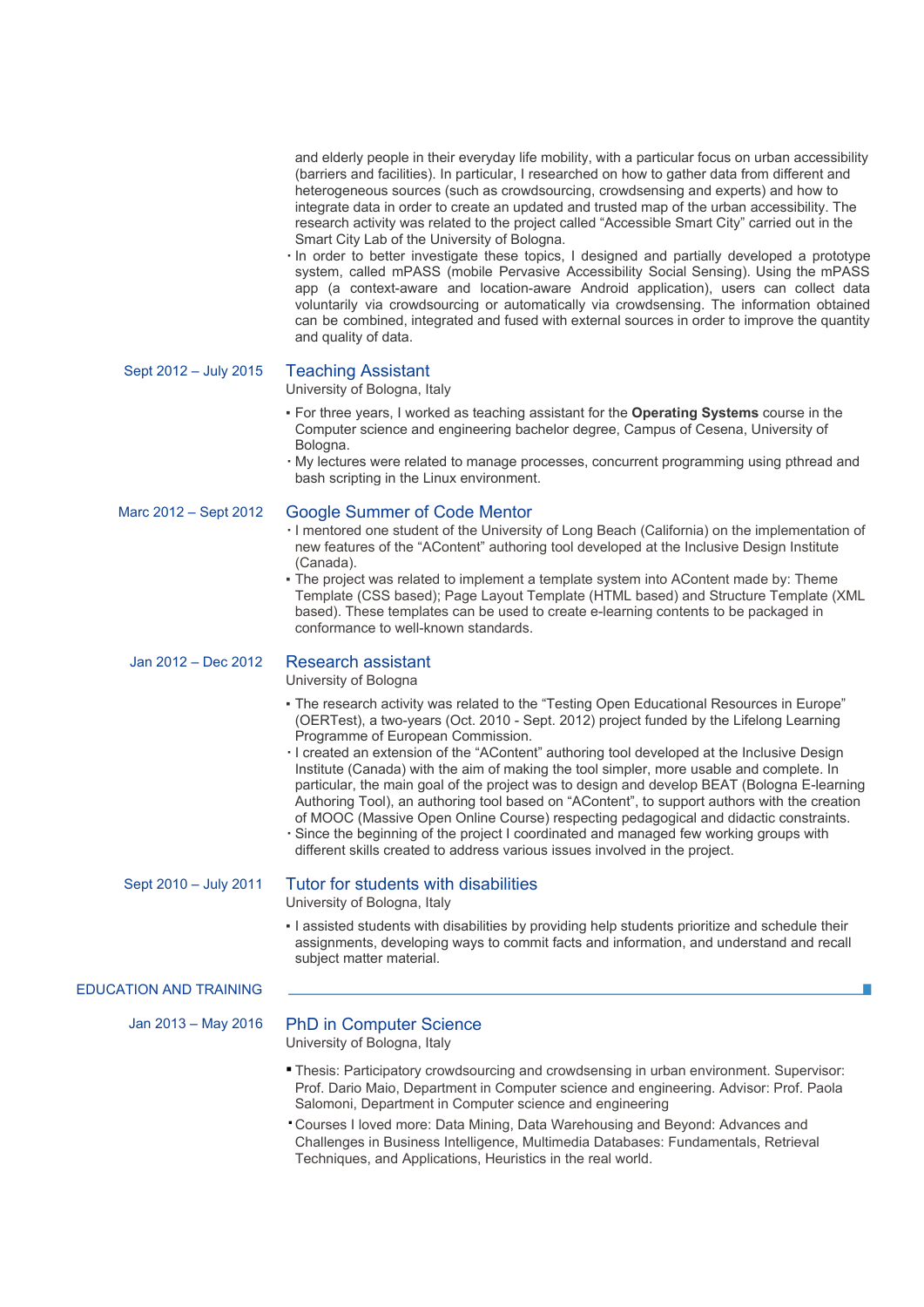

# Sept 2014 Academy participant

Rome, Italy

- V-MusT Project, Network of Excellency for Virtual Museum, FP7 EU funded project
- ▪The aim of the Academy was to provide participants with an overview of the technologies that can be used in order to create a new and personalized experiences. Some analysed topics were: Travelling into the space and time; Playing with heritage; Interactive exploration of landscapes and cityscapes; Augmenting Heritage; Serious game; Multimedia Touchable applications; Augmented Realities; Tangible Interfaces; Interactive projections.

# Sept 2013 Summer School participant

Trento, Italy

- ▪Intelligent services for digital cities (ISDC 2013), EIT ICT Labs, Trento Rise
- ▪The summer school aimed at bringing students, researchers, industrial partners as well as municipalities together to explore and experiment on novel technologies for digital cities.
- ▪The main goal of the summer school was to use technologies developed by the partner institutions in creating ideas and proposals for new innovative service for digital cities (supported by partners from academia, research and industry).
- ▪Participating municipalities has provided the background information from real world problems. Team used advanced tools and technologies to integrate data from real cities, exploit Service Oriented Architectures to create new services, implement mobile multimodal applications and experiment with advanced mixed reality interfaces.

## March 2013 Bertinoro International Spring school participant

Bertinoro, Italy

▪ Courses attended: Shape and Visual Appearance Acquisition for Photo-realistic Visualization, Foundations of Security: Cryptography, Protocols, Trust; Stochastic Process Algebras for Quantitative Analysis.

Sept 2008 – November 2011 Computer Science Master's Degree

# University of Bologna, Italy

- Final Mark: 110/110 **Summa cum Laude**
- ▪Thesis: Design and development an augment browsing system for accessibility. Advisor: Dr. Silvia Mirri, Department in Computer science and engineering.
- ▪Courses I loved more: HCI, Distributed systems, Middleware systems, Complex systems, Software engineering, Multi-agent simulation.

# Sept 2005 – December 2008 Computer Science Bachelor's Degree

University of Bologna, Italy

- Final Mark: 107/110
- ▪Thesis: Firefox extension to manage a collection of images. Advisor: Dr. Davide Rossi, Department in Computer science and engineering
- ▪Courses I loved more: Web technologies and Semantic Web, Programming languages, Algorithm, Java language, Computer Security.

#### PERSONAL SKILLS

Mother tongue(s) Italian

| Other language(s) | <b>UNDERSTANDING</b> |         | <b>SPEAKING</b> | <b>WRITING</b>                         |  |
|-------------------|----------------------|---------|-----------------|----------------------------------------|--|
|                   | Listening            | Reading |                 | Spoken interaction   Spoken production |  |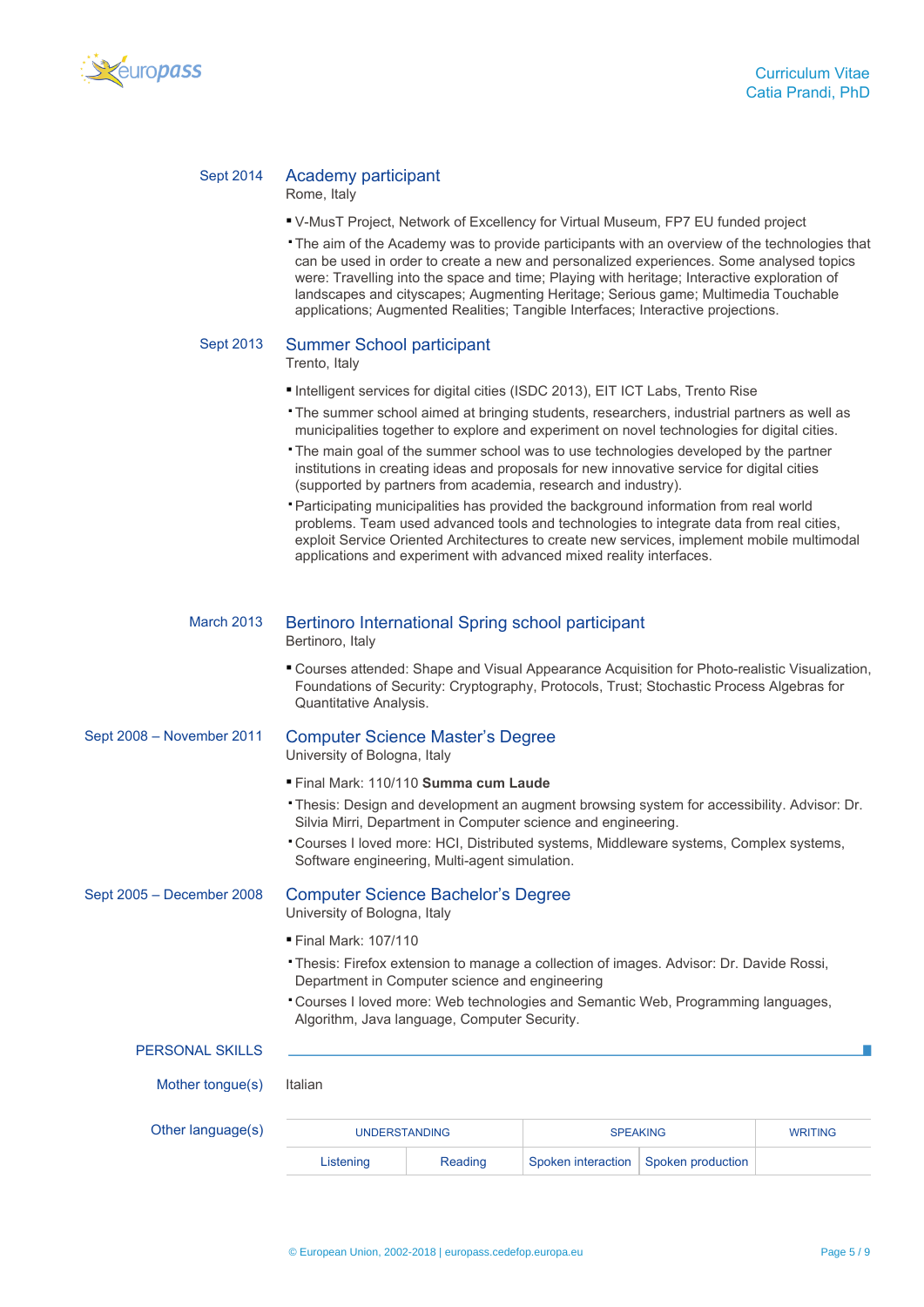| English                       | C <sub>1</sub>                                                                                                                                                                         | C <sub>2</sub> | C <sub>1</sub>                                                                                                                                                                                                                                                                         | C <sub>1</sub> | C <sub>1</sub> |
|-------------------------------|----------------------------------------------------------------------------------------------------------------------------------------------------------------------------------------|----------------|----------------------------------------------------------------------------------------------------------------------------------------------------------------------------------------------------------------------------------------------------------------------------------------|----------------|----------------|
|                               | Common European Framework of Reference for Languages                                                                                                                                   |                | Levels: A1/A2: Basic user - B1/B2: Independent user - C1/C2 Proficient user                                                                                                                                                                                                            |                |                |
| ICT professional competences  | " Operating Systems: Linux (Debian based), Android.                                                                                                                                    |                |                                                                                                                                                                                                                                                                                        |                |                |
|                               |                                                                                                                                                                                        |                | Technologies: MySql, apache, HTTP, SSH, FTP, gimp, git, SVN.                                                                                                                                                                                                                           |                |                |
|                               | Programming languages: Java, C++, Bash.                                                                                                                                                |                |                                                                                                                                                                                                                                                                                        |                |                |
|                               | XUL, RDF, JSON, AJAX, AngularJS                                                                                                                                                        |                | "Web: HTML5, CSS3, jQuery, SQL, XML, XSLT, XMLSchema, XPath, DTD, RELAX NG,                                                                                                                                                                                                            |                |                |
|                               |                                                                                                                                                                                        |                | Standard: WCAG 2.0, IMS CC, IMC QTI, IMC CP, IMS ACCLIP                                                                                                                                                                                                                                |                |                |
| <b>ADDITIONAL INFORMATION</b> |                                                                                                                                                                                        |                |                                                                                                                                                                                                                                                                                        |                |                |
| <b>Publications</b>           | <b>Journals</b>                                                                                                                                                                        |                |                                                                                                                                                                                                                                                                                        |                |                |
| Honours and awards            |                                                                                                                                                                                        |                | <b>• Smart Campus: Fostering the Community Awareness Through an Intelligent Environment. C</b><br>Prandi, L Monti, C Ceccarini, P Salomoni. Mobile Networks and Applications (2019): 1-8.                                                                                              |                |                |
|                               | <b>Camifying cultural experiences across the urban environment. C Prandi, A Melis, M Prandini,</b><br>G Delnevo, L Monti, S Mirri, P Salomoni. Multimedia Tools and Applications, 1-24 |                |                                                                                                                                                                                                                                                                                        |                |                |
|                               | (TOIT) 18 (1), 4                                                                                                                                                                       |                | . On the Need of Trustworthy Sensing and Crowdsourcing for Urban Accessibility in Smart<br>City, C Prandi, S Mirri, S Ferretti, P Salomoni, ACM Transactions on Internet Technology                                                                                                    |                |                |
|                               | 11                                                                                                                                                                                     |                | On the interpretation of the effects of the Infliximab treatment on Crohn's disease patients<br>from Facebook posts: a human vs. machine comparison, M Roccetti, P Salomoni, C Prandi,<br>G Marfia, S Mirri, Network Modeling Analysis in Health Informatics and Bioinformatics 6 (1), |                |                |
|                               | (JOCCH) 10 (4), 20                                                                                                                                                                     |                | <b>* Handmade Narrations: Handling Digital Narrations on Food and Gastronomic Culture, S</b><br>Mirri, C Prandi, M Roccetti, P Salomoni, Journal on Computing and Cultural Heritage                                                                                                    |                |                |
|                               |                                                                                                                                                                                        |                | On personalizing Web content through reinforcement learning, S Ferretti, S Mirri, C Prandi, P<br>Salomoni, Universal Access in the Information Society 16 (2), 395-410                                                                                                                 |                |                |
|                               | Human-Computer Interaction, 1-12                                                                                                                                                       |                | " Walking under a Different Sky: Urban Colored Routes for Creative Engagement and<br>Pleasure, S Mirri, C Prandi, M Roccetti, P Salomoni, International Journal of                                                                                                                     |                |                |
|                               | Tools and Applications 76 (4), 4951-4979                                                                                                                                               |                | "Fighting exclusion: a multimedia mobile app with zombies and maps as a medium for civic<br>engagement and design, C Prandi, M Roccetti, P Salomoni, V Nisi, NJ Nunes, Multimedia                                                                                                      |                |                |
|                               |                                                                                                                                                                                        |                | * Attitudes of Crohn's Disease Patients: Infodemiology Case Study and Sentiment Analysis of<br>Facebook and Twitter Posts, M Roccetti, G Marfia, P Salomoni, C Prandi, RM Zagari, FLG<br>Kengni, F Bazzoli, M Montagnani, JMIR Public Health and Surveillance 3 (3), e51               |                |                |
|                               | Networks and Applications, 1-10                                                                                                                                                        |                | Integrating Personalized and Accessible Itineraries in MaaS Ecosystems Through<br>Microservices, A Melis, S Mirri, C Prandi, M Prandini, P Salomoni, F Callegati, Mobile                                                                                                               |                |                |
|                               | Multimodal User Interfaces, 1-12                                                                                                                                                       |                | · Diegetic user interfaces for virtual environments with HMDs: a user experience study with<br>oculus rift, P Salomoni, C Prandi, M Roccetti, L Casanova, L Marchetti, G Marfia, Journal on                                                                                            |                |                |
|                               | Health Informatics and Bioinformatics 5 (1), 15                                                                                                                                        |                | • Unleashing the true potential of social networks: confirming infliximab medical trials through<br>Facebook posts, M Roccetti, C Prandi, P Salomoni, G Marfia, Network Modeling Analysis in                                                                                           |                |                |
|                               |                                                                                                                                                                                        |                | Automatic web content personalization through reinforcement learning, S Ferretti, S Mirri, C<br>Prandi, P Salomoni, Journal of Systems and Software 121, 157-169                                                                                                                       |                |                |
|                               |                                                                                                                                                                                        |                | A service-oriented approach to crowdsensing for accessible smart mobility scenarios, S Mirri,<br>C Prandi, P Salomoni, F Callegati, A Melis, M Prandini, Mobile Information Systems 2016                                                                                               |                |                |
|                               | $1 - 10$                                                                                                                                                                               |                | "Mapping urban accessibility: gamifying the citizens' experience, C Prandi, V Nisi, P<br>Salomoni, NJ Nunes, M Roccetti, EAI Endorsed Transactions on Ambient Systems 2 (8),                                                                                                           |                |                |
|                               |                                                                                                                                                                                        |                | "GAPforAPE: an augmented browsing system to improve Web 2.0 accessibility, S Mirri, P                                                                                                                                                                                                  |                |                |
|                               |                                                                                                                                                                                        |                |                                                                                                                                                                                                                                                                                        |                |                |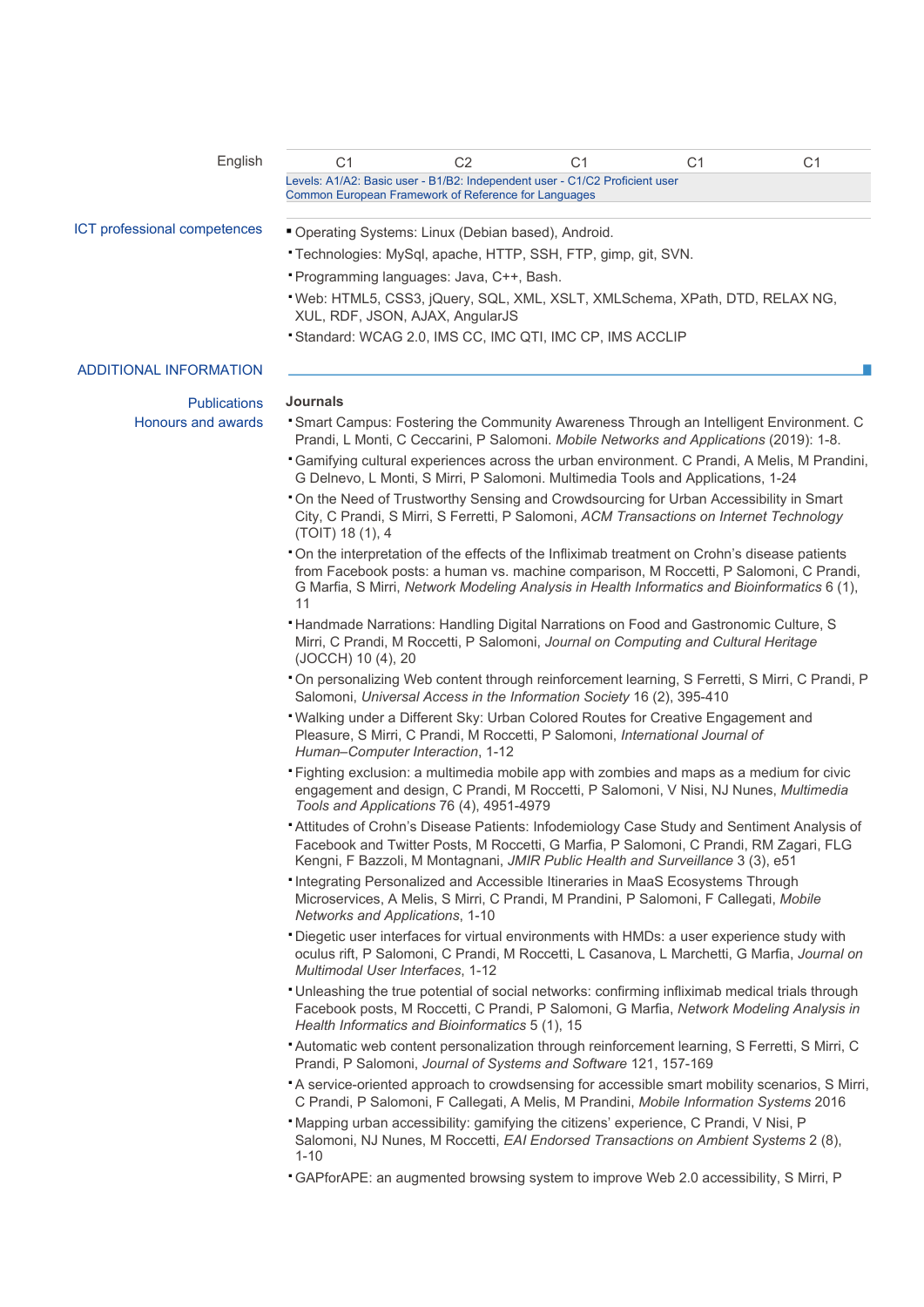

Salomoni, C Prandi, LA Muratori, *New Review of Hypermedia and Multimedia* 18 (3), 205-229

#### **Conference proceedings**

- ▪Citizen Science and Game with a Purpose to Foster Biodiversity Awareness and Bioacoustic Data Validation. P Loureiro, C Prandi, N Nunes, V Nisi. Interactivity, Game Creation, Design, Learning, and Innovation, 245-255
- ▪IoT and Data Visualization to Enhance Hyperlocal Data in a Smart Campus Context. L Monti, C Prandi, S Mirri. Proceedings of the 4th EAI International Conference on Smart Objects and Technologies for Social Good
- On Assessing the Accuracy of Air Pollution Models Exploiting a Strategic Sensors Deployment. R Tse, L Monti, C Prandi, D Aguiari, G Pau, P Salomoni. Proceedings of the 4th EAI International Conference on Smart Objects and Technologies for Social Good
- ▪On Exploring a Pervasive Infrastructure to Foster Citizens Participation and Sustainable Development. C Prandi, V Nisi, N Nunes. Proceedings of British HCI 2018
- ▪Patients Reactions to Non-Invasive and Invasive Prenatal Tests: A Machine-Based Analysis from Reddit Posts. Delnevo, G., Mirri, S., Monti, L., Prandi, C., Putra, M., Roccetti, M., Salomoni, P. and Sokol, R.J., 2018, August. In *2018 IEEE/ACM International Conference on Advances in Social Networks Analysis and Mining (ASONAM)* (pp. 980-987). IEEE. **Best Paper Award**
- ▪On designing a way-finding system to assist users with respiratory ailments and track symptoms. Prandi, C., Nisi, V., Villaflor, R.J., Liao, S., Best, B., Gavina, V. and Nunes, N., 2018, September. In *Proceedings of the 20th International Conference on Human-Computer Interaction with Mobile Devices and Services Adjunct* (pp. 47-54). ACM.
- ▪ViTFlow: a platform to visualize tourists flows in a rich interactive map-based interface, D Redin, D V Vilela, N Nunes, M Ribeiro, C Prandi, Proceedings of The Fifth IFIP Conference on Sustainable Internet and ICT for Sustainability 2017. **Best Demo Audience Award**
- ▪Enhancing Sustainable Mobility Awareness by Exploiting Multi-sourced Data: the Case Study of the Madeira Islands, C Prandi, N Nunes, M Ribeiro, V Nisi, Proceedings of The Fifth IFIP Conference on Sustainable Internet and ICT for Sustainability 2017. **Best Paper Audience Award**
- ▪The Madeira Touch: Encouraging Visual-Spatial Exploration using a Tactile Interactive Display, C Prandi, C Chiodo, R Villaflor, N Autzen, J Schöning, CHItaly '17 1910, 111-115
- ▪Bus Stops as Interactive Touchpoints: Improving Engagement and Use of Public Transport, C Prandi, V Nisi, N Nunes, Proceedings of the 12th Biannual Conference on Italian SIGCHI Chapter, 20
- ▪A blue Monday? Try walking on a yellow path, S Mirri, M Roccetti, P Salomoni, C Prandi, Computers and Communications (ISCC), 2017 IEEE Symposium on, 1-5
- ▪In-vehicle Human Machine Interface: An Approach to Enhance Eco-Driving Behaviors, P Di Lena, S Mirri, C Prandi, P Salomoni, G Delnevo, Proceedings of the 2017 ACM Workshop on Interacting with Smart Objects, 7-12
- ▪Fitting like a GlovePi: A wearable device for deaf-blind people, S Mirri, C Prandi, P Salomoni, L Monti, Consumer Communications & Networking Conference (CCNC), 2017 14th IEEE Annual
- ▪Beanstalk: a community based passive wi-fi tracking system for analysing tourism dynamics, N Nunes, M Ribeiro, C Prandi, V Nisi, Proceedings of the ACM SIGCHI Symposium on Engineering Interactive Computing Systems
- ▪Social Location Awareness: A Prototype of Altruistic IoT, S Mirri, C Prandi, P Salomoni, L Monti, New Technologies, Mobility and Security (NTMS), 2016 8th IFIP International Conference on
- ▪A Microservice-based Architecture for the development of accessible, Crowdsensing-based Mobility Platforms, A Melis, S Mirri, C Prandi, M Prandini, P Salomoni, Collaboration Technologies and Systems (CTS), 2016 International Conference on
- ▪Crowdsensing for smart mobility through a service-oriented architecture, A Melis, S Mirri, C Prandi, M Prandini, P Salomoni, F Callegati, Smart Cities Conference (ISC2), 2016 IEEE International, 1-2
- ▪Understanding Crohn's disease patients reaction to infliximab from facebook: A medical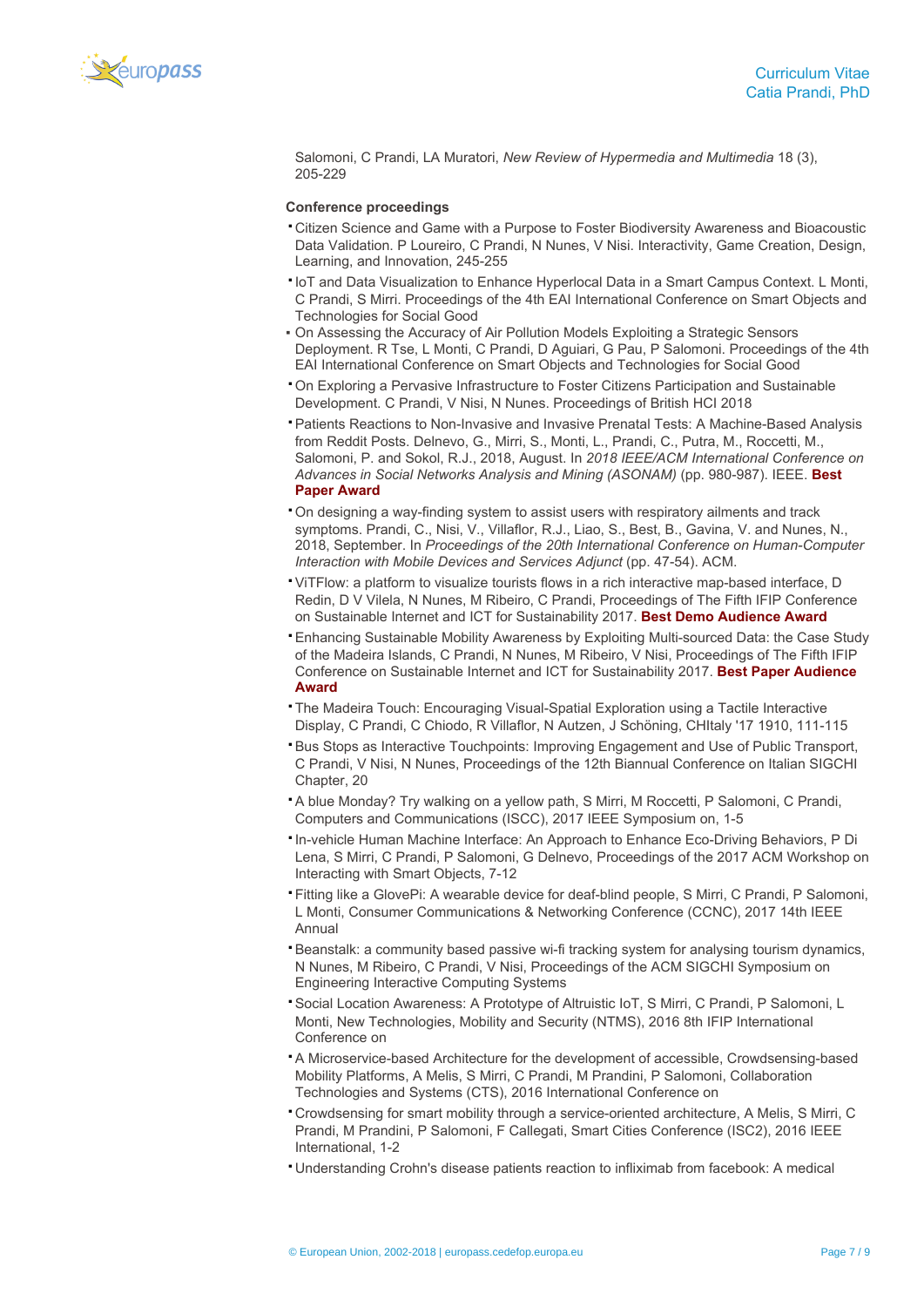perspective, M Roccetti, P Salomoni, C Prandi, G Marfia, M Montagnani, L Gningaye, Advances in Social Networks Analysis and Mining (ASONAM), 2016 IEEE/ACM conference on

- ▪Food and gastronomic heritage: telling a story of eyes and hands, S Mirri, C Prandi, M Roccetti, P Salomoni, Computers and Communication (ISCC), 2016 IEEE Symposium on, 6-9
- ▪MecWilly in your pocket: On evaluating a mobile serious game for kids, C Prandi, S Mirri, P Salomoni, E Mazzoni, Computers and Communication (ISCC), 2016 IEEE Symposium on, 185-189. **Best Creative Technology Award**
- ▪Walking with Geo-Zombie: A pervasive game to engage people in urban crowdsourcing, C Prandi, P Salomoni, M Roccetti, V Nisi, NJ Nunes, Computing, Networking and Communications (ICNC), 2016 International on
- ▪Assessing the efficacy of a diegetic game interface with Oculus Rift, P Salomoni, C Prandi, M Roccetti, L Casanova, L Marchetti, Consumer Communications & Networking Conference (CCNC), 2016 13th IEEE on
- ▪Personalizing Pedestrian Accessible way-finding with mPASS, S Mirri, C Prandi, P Salomoni Consumer Communications & Networking Conference (CCNC), 2016 13th IEEE on
- ▪A microservice architecture use case for persons with disabilities, A Melis, S Mirri, C Prandi, M Prandini, P Salomoni, F Callegati, 2nd EAI International Conference on Smart Objects and Technologies for Social Good, EAI
- ▪Crowdsourcing urban accessibility:: Some preliminary experiences with results, P Salomoni, C Prandi, M Roccetti, V Nisi, NJ Nunes, Proceedings of the 11th Biannual Conference on Italian SIGCHI Chapter, 130-133
- ▪From gamification to pervasive game in mapping urban accessibility, C Prandi, V Nisi, P Salomoni, NJ Nunes, Proceedings of the 11th Biannual Conference on Italian SIGCHI Chapter, 126-129
- ▪A Trustworthiness Model for Crowdsourced and Crowdsensed Data, C Prandi, S Ferretti, S Mirri, P Salomoni, Trustcom/BigDataSE/ISPA, 2015 IEEE 1, 1261-1266
- ▪Trustworthiness in Crowd-Sensed and Sourced Georeferenced Data, S Ferretti, S Mirri, C Prandi, P Salomoni, Proceedings of the 2nd International Workshop on Crowd Assisted Sensing Pervasive Systems and Communications (CASPer 2015)-in conjunction with IEEE PerCom
- ▪Trustworthiness assessment in mapping urban accessibility via sensing and crowdsourcing, C Prandi, S Mirri, P Salomoni, Proceedings of the First International Conference on IoT in Urban Space, 108-110
- ▪On combining crowdsourcing, sensing and open data for an accessible smart city, S Mirri, C Prandi, P Salomoni, F Callegati, A Campi, Next Generation Mobile Apps, Services and Technologies (NGMAST), 2014 Eighth International Conference on
- ▪Exploiting reinforcement learning to profile users and personalize web pages, S Ferretti, S Mirri, C Prandi, P Salomoni, Computer Software and Applications Conference Workshops (COMPSACW), 2014 IEEE 38th International
- ▪A context-aware system for personalized and accessible pedestrian paths, S Mirri, C Prandi, P Salomoni, High Performance Computing & Simulation (HPCS), 2014 International conference on
- ▪Accessibility and smart data: the case study of mPASS, C Prandi, Proceedings of the 11th Web for All Conference, 26. **Google Student Award**
- ▪User centered and context dependent personalization through experiential transcoding, S Ferretti, S Mirri, C Prandi, P Salomoni, Consumer Communications and Networking Conference (CCNC), 2014 IEEE 11th
- ▪mPASS: integrating people sensing and crowdsourcing to map urban accessibility, C Prandi, P Salomoni, S Mirri, Consumer Communications and Networking Conference (CCNC), 2014 IEEE 11th
- ▪Experiential adaptation to provide user-centered web content personalization, S Mirri, C Prandi, P Salomoni, Proc. IARIA Conference on Advances in Human oriented and Personalized Mechanisms, Technologies, and Services (CENTRIC2013)
- ▪BEAT: An AContent extension to support authors in developing learning pathways, P Salomoni, L Guerra, C Prandi, L Ferrari, S Mirri, S Lovece, Proceedings of the Conference